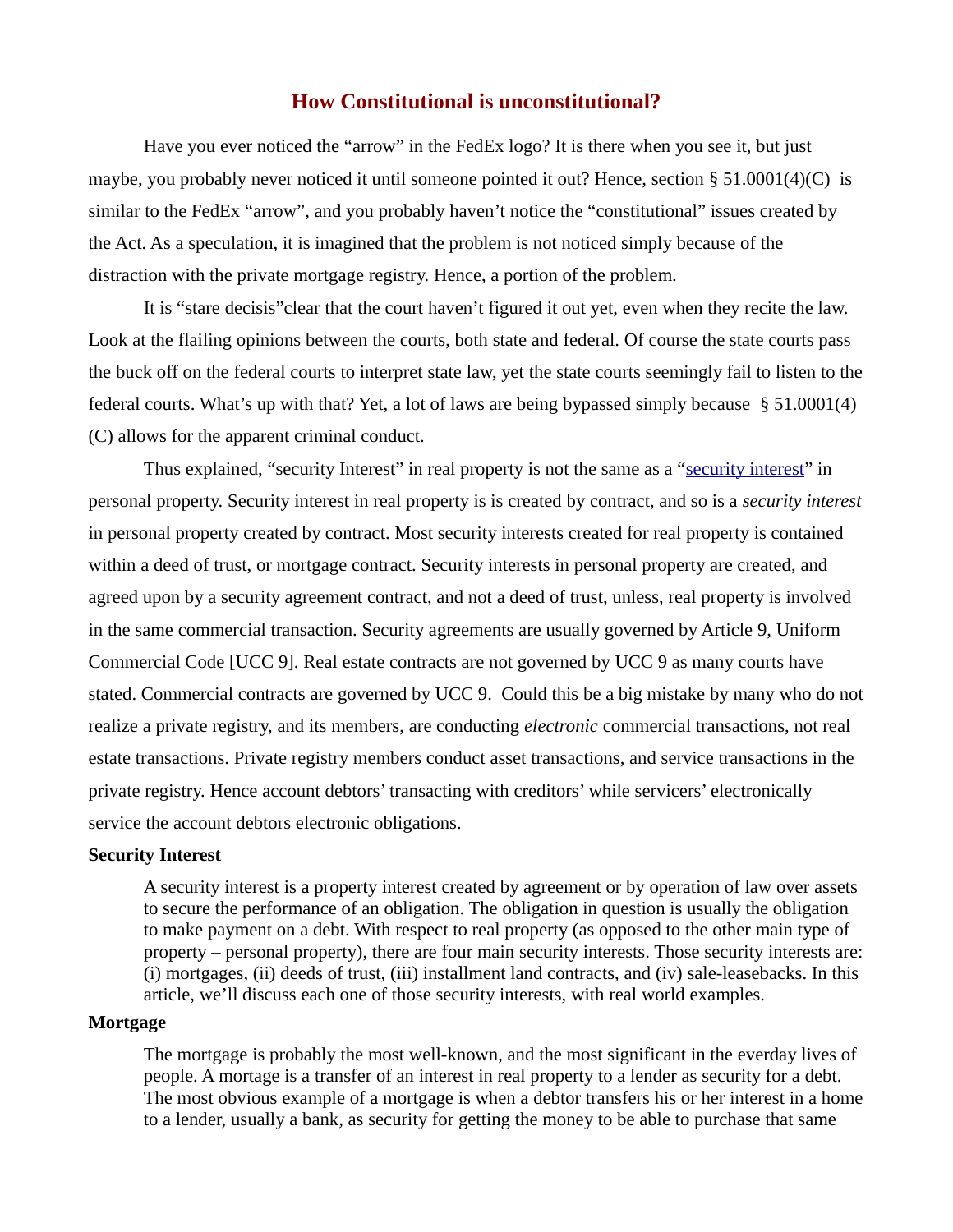home. It is not uncommon to hear people talk about their mortgage payment, as most people cannot purchase their home without borrowing money from a bank to do so.

If the debtor defaults, or fails to make his or her monthly mortgage payment, the lender can assert his or her security interest in the real property by having a judicial foreclosure sale. A judicial foreclosure sale is usually conducted by the sheriff. – Source: [LegalFlip](http://www.legalflip.com/Article.aspx?id=39&pageid=204)

# **Deed of Trust**

A deed of trust is a document that reflects a specific financial interest in the title to a piece of real property. That specific financial interest is transferred to a trustee, who is a holder of property on behalf of a person who is entitled to the benefits of the trust (i.e. the beneficiary). The trustee then holds the deed of trust as security for a loan executed between two other people.

If the debtor defaults on his or her required payment, the lender can instruct the trustee, or the holder of the property, to foreclose the deed of trust by sale. This is different from mortgages, where the sheriff is required to conduct a judicial foreclosure sale. If the debtor fulfills his obligation and repays the loan, the obligation is released – Source: [LegalFlip](http://www.legalflip.com/Article.aspx?id=39&pageid=204)

### **Pre-ESIGN**

#### **Deed of Trust protects the real property**

Texas courts have consistently held that the terms set out in a **deed** of **trust** must be strictly followed. *[Slaughter v. Qualls,](https://scholar.google.com/scholar_case?about=12475836943844738026&q=trustee)* [139 Tex. 340, 162 S.W.2d 671 \(1942\);](https://scholar.google.com/scholar_case?about=12475836943844738026&q=trustee) *[Michael v. Crawford,](https://scholar.google.com/scholar_case?about=7756079439302994621&q=trustee)* [108](https://scholar.google.com/scholar_case?about=7756079439302994621&q=trustee)  [Tex. 352, 193 S.W. 1070 \(1917\).](https://scholar.google.com/scholar_case?about=7756079439302994621&q=trustee) As this Court has stated, "[a] **trustee** has no **power** to sell the debtor's property, except such as may be found in the **deed** of **trust**." *[Slaughter v. Qualls, supra](https://scholar.google.com/scholar_case?about=12475836943844738026&q=trustee)* [at 675.](https://scholar.google.com/scholar_case?about=12475836943844738026&q=trustee) Thus, when a foreclosure sale is held pursuant to the **power** granted in the **deed** of **trust**, the **power** of sale can only be exercised by those authorized in the instrument. *[Michael v.](https://scholar.google.com/scholar_case?about=7756079439302994621&q=trustee)  [Crawford, supra.](https://scholar.google.com/scholar_case?about=7756079439302994621&q=trustee)* The reason that "strictness" is required in following the terms of the **power** granted by the **deed** of **trust** is to protect the property of the debtor. *[Walker v. Taylor,](https://scholar.google.com/scholar_case?about=7590129682067133421&q=trustee)* [142 S.W.](https://scholar.google.com/scholar_case?about=7590129682067133421&q=trustee)  [31, 33 \(Tex.Civ.App.—San Antonio 1911, writ ref'd\).](https://scholar.google.com/scholar_case?about=7590129682067133421&q=trustee) Failure to follow the terms of the **deed** of **trust** will give rise to a cause of action to set aside the **trustee's deed**. *[Slaughter v. Qualls,](https://scholar.google.com/scholar_case?about=12475836943844738026&q=trustee)  [supra.](https://scholar.google.com/scholar_case?about=12475836943844738026&q=trustee)*

# **Post-ESIGN Deed of Trust protects the personal property**

Univ. Sav. Ass'n v. Springwoods Shopping Ctr., 644 S.W.2d 705, 706 (Tex. 1982) ("Texas courts have consistently held that the terms set out in a deed of trust must be strictly followed.") See- [LSR LLC v. Wells Fargo Bank, N.A.](http://caselaw.findlaw.com/us-5th-circuit/1747334.html#footnote_4)

#### **Question to ponder**

In 1982, there were clear indications of whom the parties to the real estate contracts were

because most Lenders conducted their own real estate mortgage loan transactions. Most lenders

designated their Trustee for the real estate contract, and if needed, would re-designate a Trustee. Most

lenders contained their own "loan servicing" department.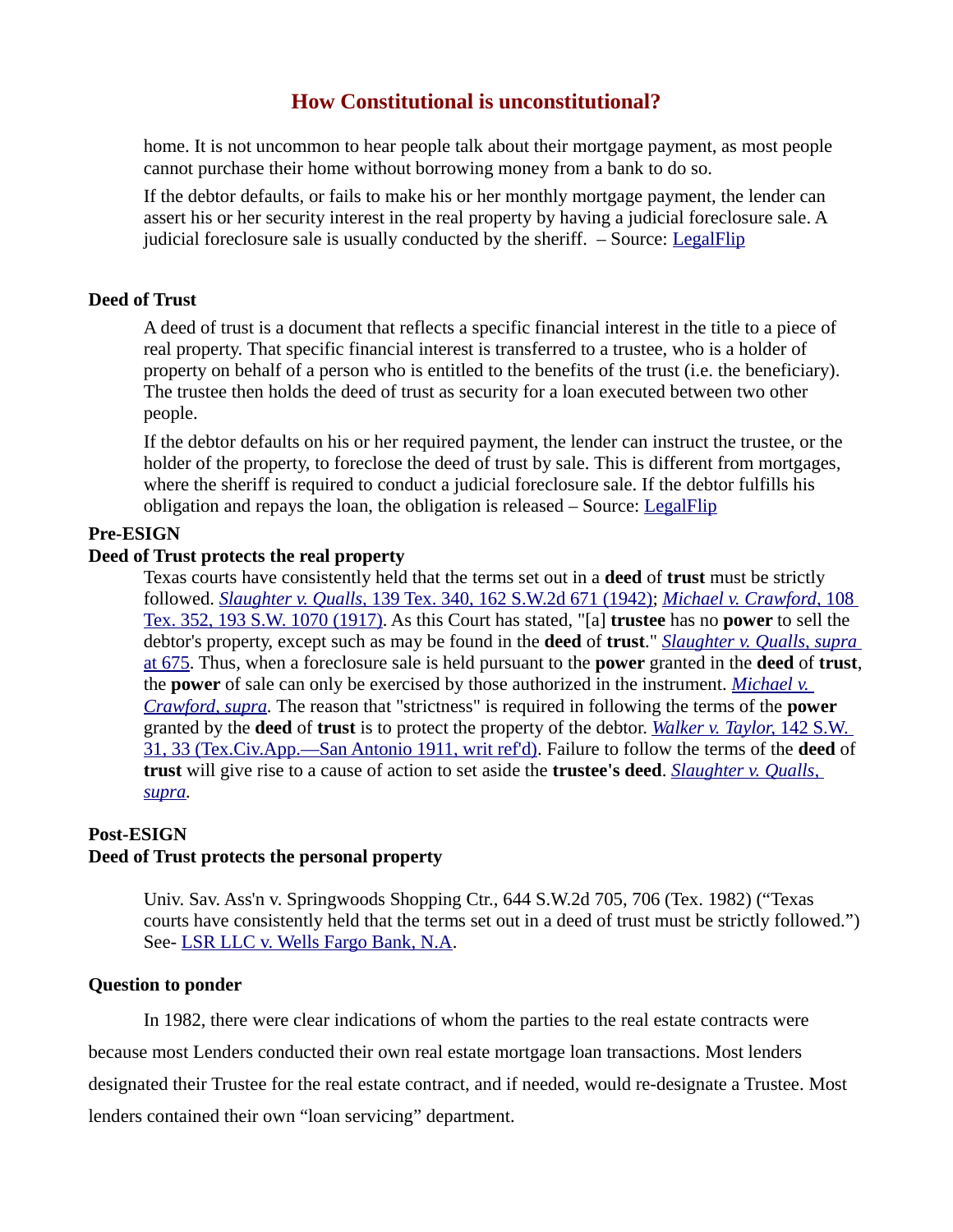### **1982 – Deed of Trust** [Source: Univ. Sav. Ass'n v. Springwoods Shopping Ctr.]

*Successor or substitute trustees may be named, constituted and appointed without procuring resignation of the former trustee and without other formality than the execution and acknowledgement by Beneficiary of a written instrument . . . appointing and designating such successor or substitute and filing the same for record in the county where the premises are to be sold, whereupon such successor or substitute trustee shall become vested with and succeed to all of the rights, titles, privileges, [\*\*2] powers and duties of the trustee named herein . . . .*

#### **2001 – Deed of Trust** [\[Fannie Mae Uniform Security instrument](https://www.fanniemae.com/singlefamily/security-instruments) - Form 3044w]

**Substitute Trustee; Trustee Liability.** All rights, remedies and duties of Trustee under this Security Instrument may be exercised or performed by one or more trustees acting alone or together. Lender, at its option and with or without cause, may from time to time, by power of attorney or otherwise, remove or substitute any trustee, add one or more trustees, or appoint a successor trustee to any Trustee without the necessity of any formality other than a designation by Lender in writing. Without any further act or conveyance of the Property the substitute, additional or successor trustee shall become vested with the title, rights, remedies, powers and duties conferred upon Trustee herein and by Applicable Law.

Trustee shall not be liable if acting upon any notice, request, consent, demand, statement or other document believed by Trustee to be correct. Trustee shall not be liable for any act or omission unless such act or omission is willful.

#### **Re-Iterate**

"Texas courts have consistently held that the terms set out in a **deed** of **trust** must be strictly followed." [emphasis added]

## **Judicial Notice?**

 So, how did the deed of trust become an item for private registry members to judicial notice the courts of Texas of that deed of trust? Because it is in public land records with their name not noticed anywhere within the four corners of that contract? Are private registry members flaunting fraud before the eyes of the court to intimidate the homeowner, or is representative? Do they do this to show the ignorance of the court? Do they do this to show the court turns a blind eye to the judicially noticed contract the party is claiming they hold according to law? Take for instance, a "borrower", the party to the contract, cannot challenge the UCC 9 assignment of a security interest because real estate is not governed by UCC 9. Whether the interest in was sold or not, that does not create an interest already existing and evidenced by the deed of trust.

Example; [\[Melendez v. CITIMORTGAGE, INC.,](https://scholar.google.com/scholar_case?q=Melendez+v+citimortgage&hl=en&as_sdt=6,44&case=7630405973476343728&scilh=0) Tex: Court of Appeals, 3rd Dist. 2015 ]

*Citi attached evidence of the mortgage-servicing-rights transfer and the deed assignment to its summary-judgment motion. Amtrust's letter to the Melendezes informed them that Amtrust had*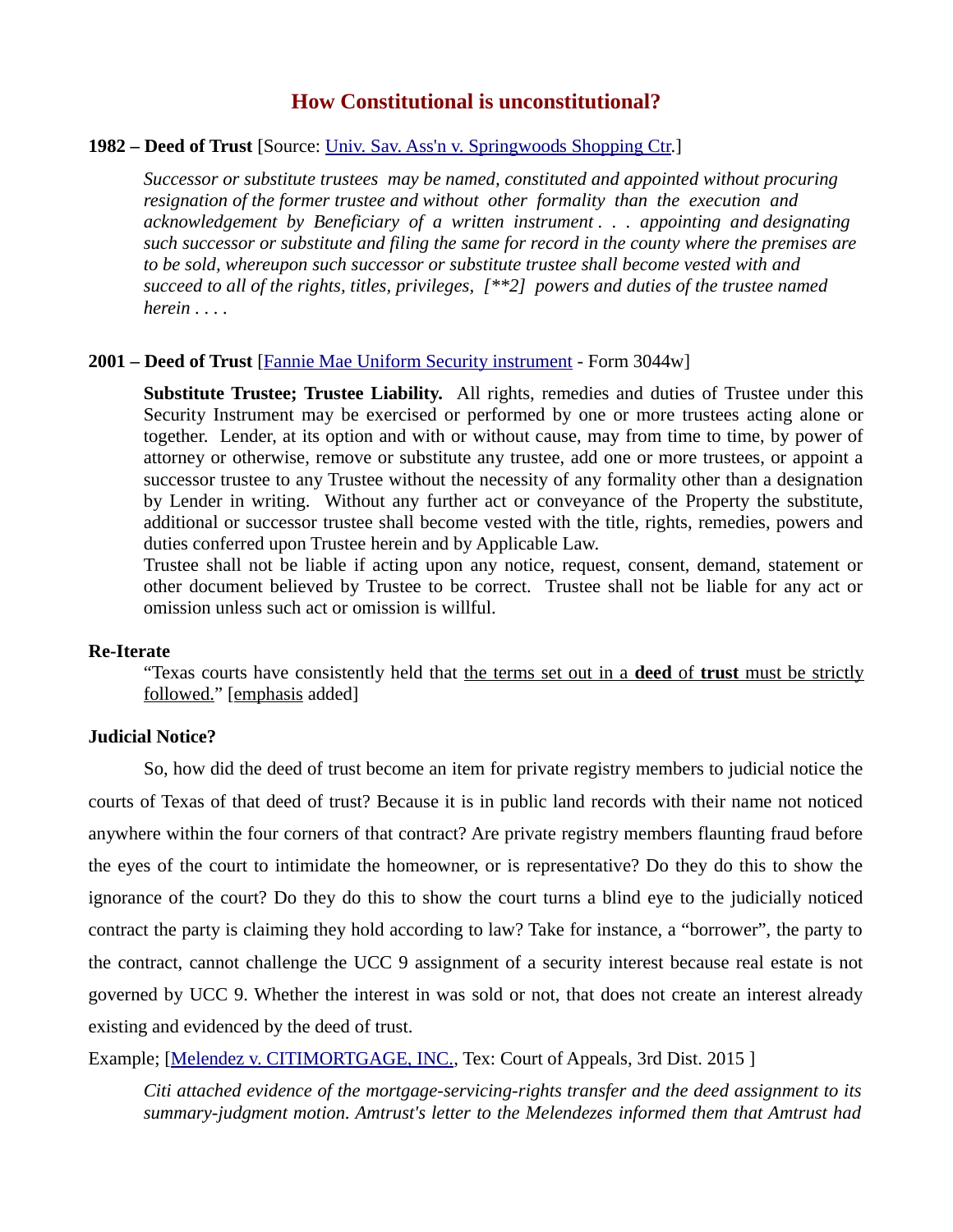*transferred the servicing rights to Citi and instructed the Melendezes to make future payments to Citi. Accordingly, in September 2005, Citi became the mortgage servicer as defined by the Property Code, regardless of whether it later became the mortgagee. Id. § 51.0001(3) ("`Mortgage servicer' means the last person to whom a mortgagor has been instructed by the current mortgagee to send payments for the debt secured by a security instrument."). Citi also submitted the deed assignment as summary-judgment evidence, which established it as the mortgagee. Id. § 51.0001(4)(C) ("[I]f the security interest has been assigned of record, the last person to whom the security interest has been assigned of record" is the mortgagee.).* 

#### *Footnote 3;* [**emphasis** added]

*[\[3\]](https://scholar.google.com/scholar_case?q=Melendez+v+citimortgage&hl=en&as_sdt=6,44&case=7630405973476343728&scilh=0#r[3]) Even if the Melendezes had submitted summary-judgment evidence raising a fact issue about the validity of the assignment, they do not have standing to challenge the assignment. They did not allege any grounds that would render the assignment void, which is the only circumstance in which mortgagors who are not a party to a deed-of-trust assignment have standing to challenge that assignment. [Tri-Cities Constr., Inc. v. American Nat'l Ins. Co., 523](https://scholar.google.com/scholar_case?case=15927954019147872966&q=Melendez+v+citimortgage&hl=en&as_sdt=6,44&scilh=0) [S.W.2d 426, 430 \(Tex. App.-Houston \[1st Dist.\] 1975, no writ\)](https://scholar.google.com/scholar_case?case=15927954019147872966&q=Melendez+v+citimortgage&hl=en&as_sdt=6,44&scilh=0) ("The law is settled that the obligors of a claim may defend the suit brought thereon on any ground which renders the assignment void, but may not defend on any ground which renders the assignment voidable only, because the only interest or right which an obligor of a claim has in the instrument of assignment is to insure himself that he will not have to pay the same claim twice."). The Melendezes contended the assignment was defective because (1) Amtrust had forfeited its corporate privileges in Texas before the assignment, rendering MERS incapable of assigning the deed as Amtrust's nominee or agent, (2) MERS lacked authority to assign the deed because it had no interest in the note, and (3) the assistant secretary who signed the assignment lacked authority. All of these arguments would render the assignment merely voidable, not void. See [Hinkle v. Adams, 74 S.W.3d 189, 193 \(Tex. App.-Texarkana 2002, no pet.\)](https://scholar.google.com/scholar_case?case=15573113611943617846&q=Melendez+v+citimortgage&hl=en&as_sdt=6,44&scilh=0) (forfeiture of corporate privileges does not extinguish corporation as entity); [Bierwirth v. BAC Home Loans](https://scholar.google.com/scholar_case?about=17334108787761228826&q=Melendez+v+citimortgage&hl=en&as_sdt=6,44&scilh=0) [Servicing, L.P., No. 03-11-00644-CV, 2012 WL 3793190, at \\*3-4 \(Tex. App.-Austin Aug. 30,](https://scholar.google.com/scholar_case?about=17334108787761228826&q=Melendez+v+citimortgage&hl=en&as_sdt=6,44&scilh=0) [2012, pet. denied\)](https://scholar.google.com/scholar_case?about=17334108787761228826&q=Melendez+v+citimortgage&hl=en&as_sdt=6,44&scilh=0) (mem. op.) (nominee under deed of trust can assign deed of trust separately from note); [Morlock, L.L.C. v. Bank of New York, 448 S.W.3d 514, 517 \(Tex. App.-Houston \[1st](https://scholar.google.com/scholar_case?case=14180542503475890097&q=Melendez+v+citimortgage&hl=en&as_sdt=6,44&scilh=0) [Dist.\] 2014, pet. filed\)](https://scholar.google.com/scholar_case?case=14180542503475890097&q=Melendez+v+citimortgage&hl=en&as_sdt=6,44&scilh=0) ("When someone without authorization signs a conveyance on behalf of a grantor corporation, the cause of action for fraud to set aside the assignment belongs to the grantor. A third party lacks standing to challenge this voidable defect in the assignment." (citations omitted)). As a result, the Melendezes lack standing to challenge the assignment.* 

## **Contract Impairment**

Has the thought of "impairment" crossed anybody's mind? According to [Dictionary.com](http://www.dictionary.com/browse/impairment) "impairment" means "*the state of being diminished, weakened, or damaged, especially mentally or physically*". According to [FreeDictionary.com'](http://financial-dictionary.thefreedictionary.com/market+value)s financial dictionary, "impairment" means "*Reduction in the value of an [asset](http://financial-dictionary.thefreedictionary.com/asset) because the asset no longer generates the benefits expected earlier as determined by the company through periodic assessments. This could happen because of changes in [market value](http://financial-dictionary.thefreedictionary.com/market+value) of the asset, business environment, government regulations, etc* ".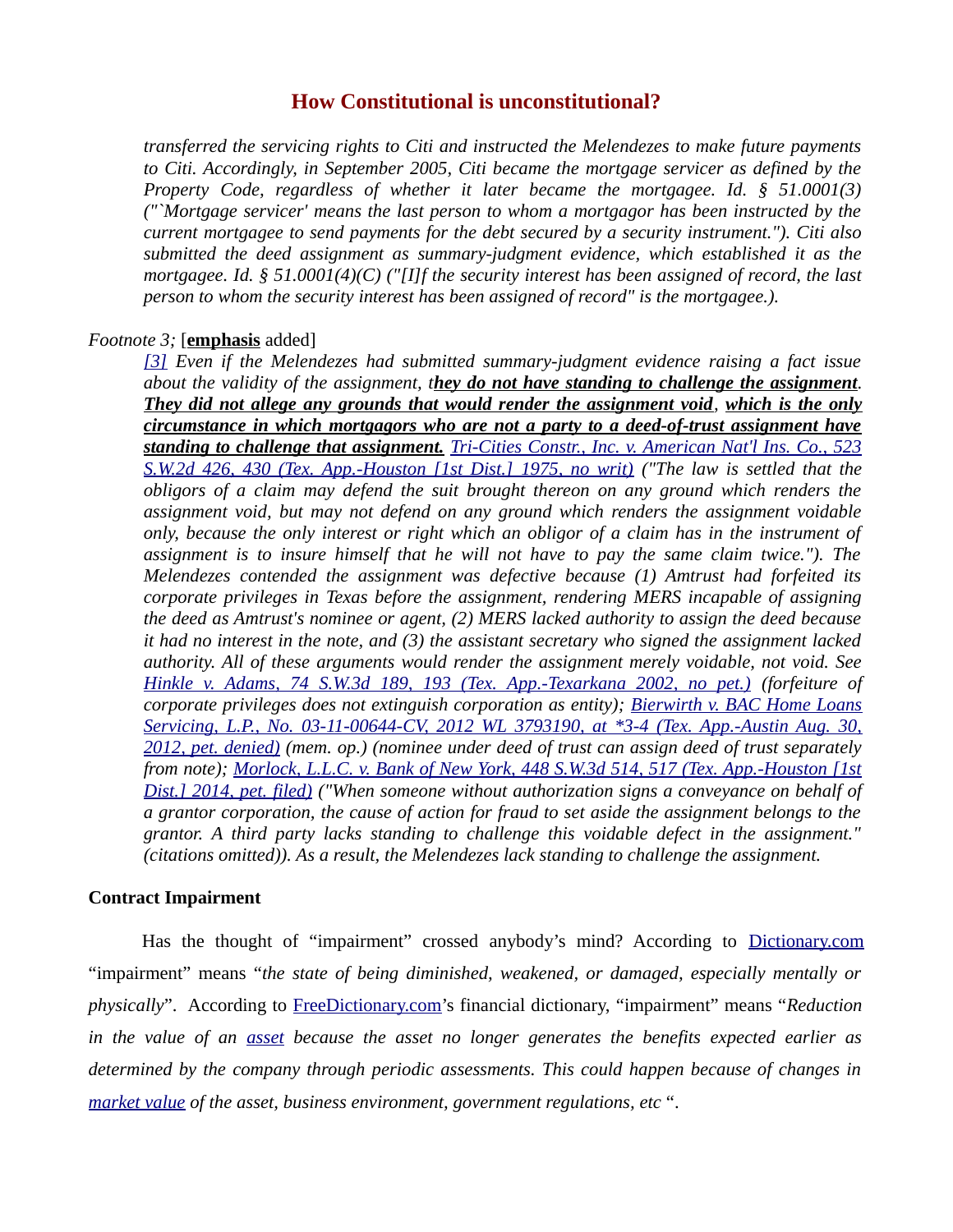The reason for the understanding of "impairment" is because you must understand that because of a certain section in the Texas property code, a law was written to impair contracts. How can this be?

The deed of trust is a contract. He contract provides for security to the "borrower's" obligation, which is evidenced by the promise to pay which according to the evidence recorded in public records, was signed at the same time as the deed of trust. This should be recognized in the "definitions" section of the deed of trust;

"**(G) "Loan"** means the debt evidenced by the Note, plus interest, any prepayment charges and late charges due under the Note, and all sums due under this Security Instrument, plus interest."

This can also be found in the "Uniform Covenants" portion of the deed of trust;

UNIFORM COVENANTS. Borrower and Lender covenant and agree as follows:

**1. Payment of Principal, Interest, Escrow Items, Prepayment Charges, and Late Charges.** Borrower shall pay when due the principal of, and interest on, the debt evidenced by the Note and any prepayment charges and late charges due under the Note.

**28. Loan Not a Home Equity Loan.** The Loan evidenced by the Note is not an extension of credit as defined by Section 50(a)(6) or Section 50(a)(7), Article XVI, of the Texas Constitution.

## **BORROWER COVENANTS**

 Now that the contract has shown two contracts [note-deed of trust] to be construed as "one" contract, it is necessary that the *grantor* named within the deed of trust to understand they too have rights within the four corners. [**emphasis** added]

**BORROWER COVENANTS** that Borrower is lawfully seised of the estate hereby conveyed and has the right to grant and convey the Property and that the Property is unencumbered, except for encumbrances of record. **Borrower warrants and will defend generally the title to the Property against all claims and demands, subject to any encumbrances of record.**

#### **Seize the moment**

With such strange wording as "seised" it becomes clear that if "seized" were used, it would have meant that the borrower suddenly took possession of the land forcibly from the grantor named in the warranty deed the borrower used to convey the land to the grantee, the lender, named in the note and deed of trust. In other words, the covenant above reflects the simple fee deed used to convey the land, whether it was a warranty deed, special warranty deed, general warranty deed. The warranty deed is actually the only instrument to argue a colorable claim. It may not appear that way now, but once light bulb goes off in the minds of many, it will become clear.

# **ALL APPLICABLE LAW**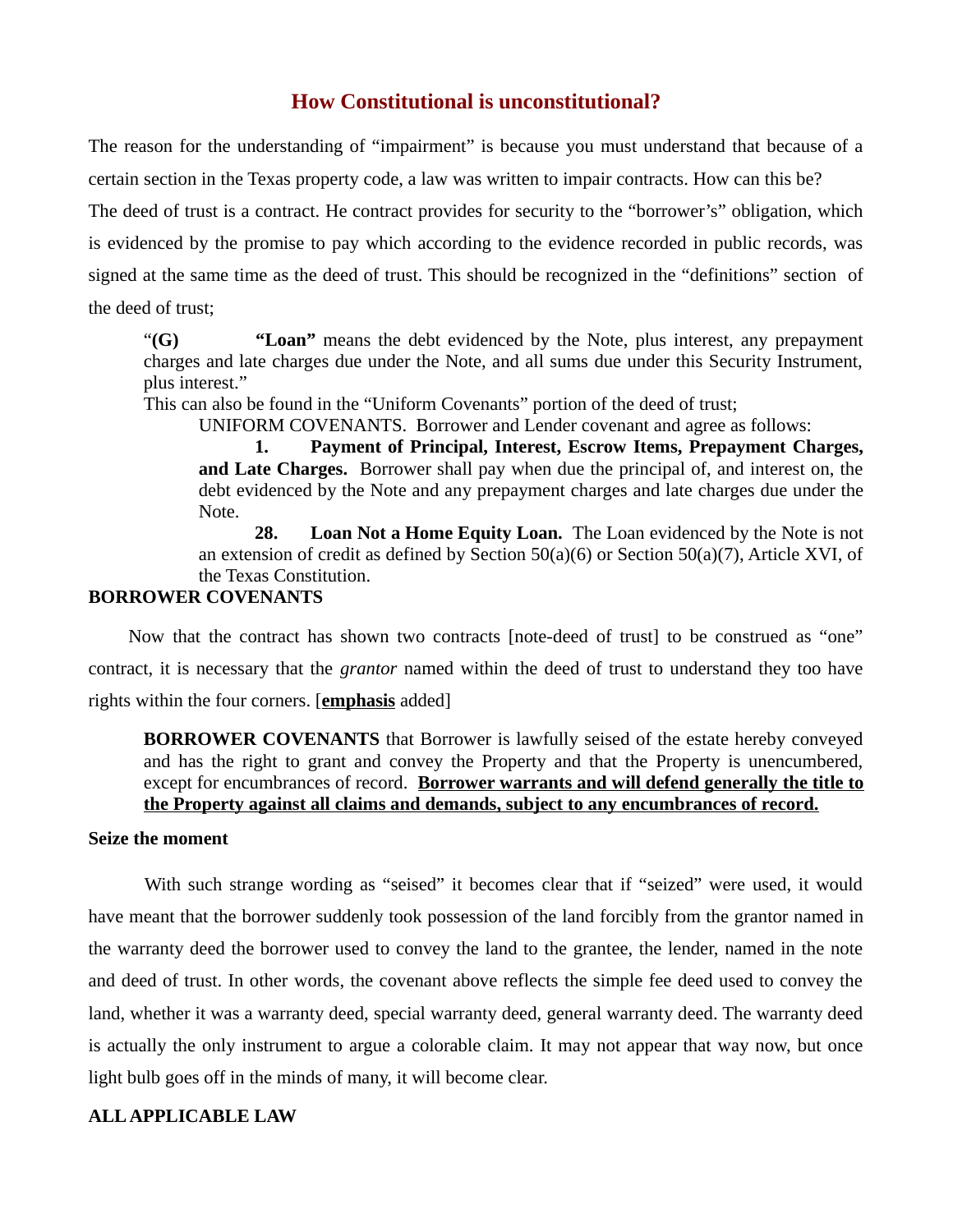Also noted within the four corners of a deed of trust is the agreement that "all applicable laws" will be the focus of enforcing the contract. His can be found in the "Definitions" section, and within the covenants, after the first covenant and before the twenty eight covenant.

## **Definitions**

**(I) "Applicable Law"** means all controlling applicable federal, state and local statutes, regulations, ordinances and administrative rules and orders (that have the effect of law) as well as all applicable final, non-appealable judicial opinions.

# **Uniform Covenants**

**16. Governing Law; Severability; Rules of Construction.** This Security Instrument shall be governed by federal law and the law of the jurisdiction in which the Property is located

### **How do they do it?**

 I recently had conversation with a man who could not figure out why so many different persons were trying to make claim to the same property he had purchased. When he mentioned Fannie Mae, I asked him if he knew about "covenant 20"? Of course, this was something he was not aware of. I explained to him that because of the wording in covenant 20, this was the reason for so many different persons attempting to acquire his real property. I explained to him that covenant 20 says a *partial interest* in note can be sold one or more times, and the deed of trust goes with each partial interest that is sold one or more times without notification to him. Covenant 20 states; [*emphasis* added]

**20. Sale of Note; Change of Loan Servicer; Notice of Grievance.** The Note *or a partial interest in the Note (together with this Security Instrument)* **can be sold one or more** times without prior notice to Borrower.

 I also explained that there was a problem with that covenant. I explained that the note and deed of trust could be sold one or more times, but the "partial interest" portion of the covenant could not pass the Article 3 section regarding transfers of the note. That can be found in § 3.203(d). But the bigger problem would be transferring partial interests in the deed of trust, or security instrument as they like to call it.

# Sec. 3.203. TRANSFER OF INSTRUMENT; RIGHTS ACQUIRED BY TRANSFER.

(d) If a transferor purports to transfer less than the entire instrument, negotiation of the instrument does not occur. The transferee obtains no rights under this chapter and has only the rights of a partial assignee.

### **So, where is the problem?**